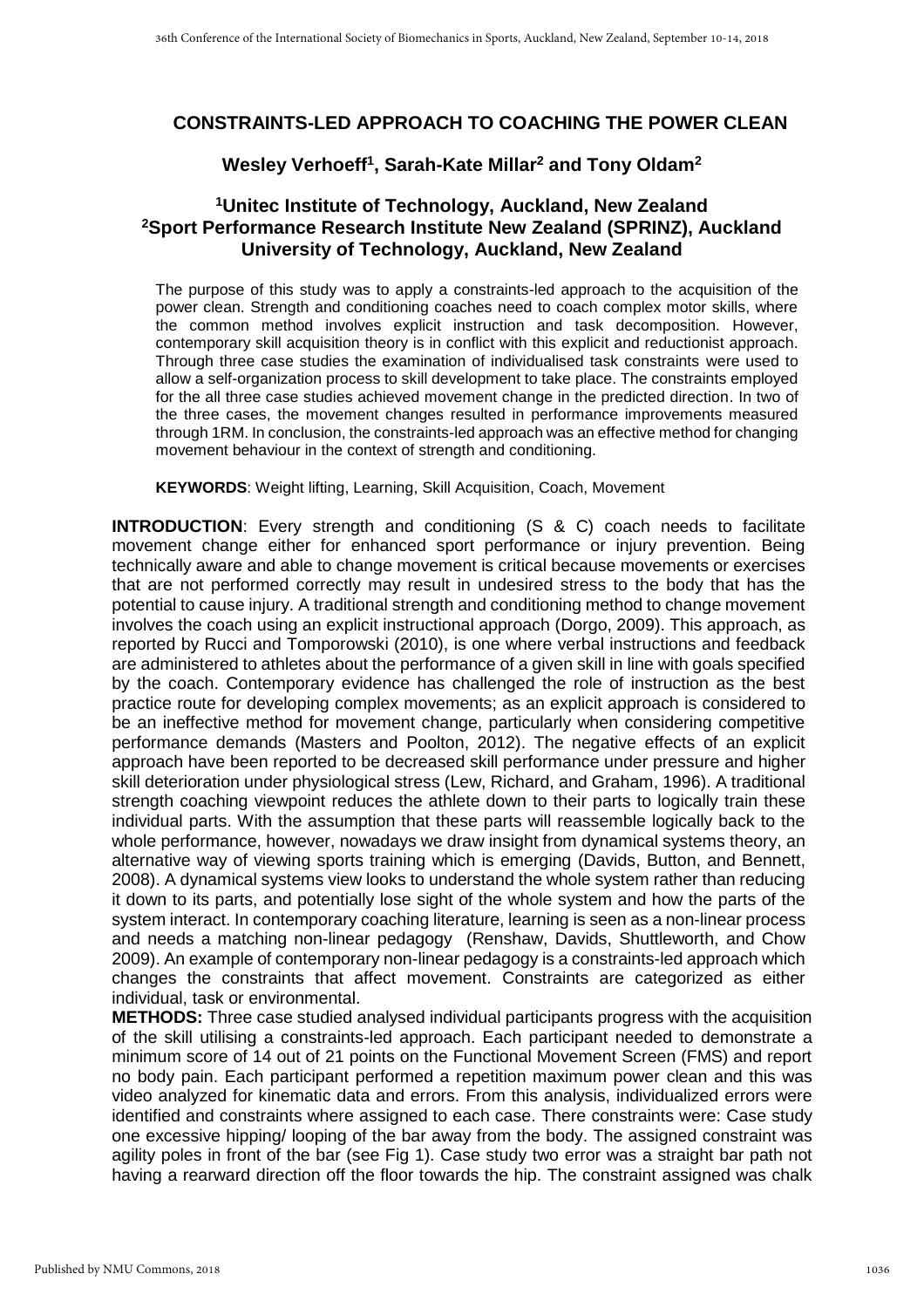on the bar were the participant needed to leave chalk on their thighs. Case study three error was jumping forward. The constraint assignment was an 8-cm cliff in front of the participant.



**Figure 1: Participants assigned task constraints.**

Sessions 2-11 where coaching sessions and participants performed a standardized warm-up. Training sessions and load was adapted from Winchester, Erickson, Blaak and McBride (2005) where the two sessions per week were split into a heavy day and a moderate day. On the heavy session, the participants gradually worked up in weight across a standardised 6 set warmup to 3 sets of 1 repetition at 90% of their 1RM. The task constraint was applied through all warm up sets then removed on training sets to avoid developing a dependency on the task constraint. On the moderate sessions participants again gradually worked up in weight across a standardised 6 set warmup to 4 sets of 3 repetitions at 70% of 1RM. The task constraint was present during 70% sets and gradually removed to avoid the development of dependency. Session 12 was post testing one repetition maximum with video analysis of the heaviest lifts. **RESULTS:** Due to the individualised nature of the constraint assignment. An analysis was developed for each individual case study to assess the effectiveness of the constraint on the desired outcome. Barbell variables were adapted from Winchester et al., (2005) for each of the constraints. Root mean squared error (RMSE) was used to determine the amount of withinsession variability. Giving an indication of if the new movement pattern had been learnt or was still being explored. Following a phenomenological approach and thus adopting an intraindividual analysis, the results of the three case studies will be presented individually. A summary table of the three case studies is presented in table 1, and presents whether the constraints applied had a positive or negative effect on the outcome measures used to evaluate the effectiveness of a constraints-led method.

| Case   | Intended movement change | Performance<br>(1RM) | <b>RMSE</b><br>(return to baseline) |
|--------|--------------------------|----------------------|-------------------------------------|
| Case 1 |                          |                      |                                     |
| Case 2 |                          |                      |                                     |
| Case 3 |                          | $x^*$                |                                     |

**Table 1: Overall results on outcome measures**

\*anecdotal performance improvement 2 weeks following

In Table 1, it can be seen that for each case study, the intended movement change was achieved. In addition, cases 1 and 2 had a performance increase in 1RM from pre-to posttest, with case 3 having a performance increase following this period.

**Case study one:** Displayed a significant change in the positive direction in horizontal barbell displacement away from the body. Changing from 16.9 cm pre-testing to 5.61 cm post testing. This result was in accordance with the expected change in technique where the bar now travels closer to the participant. There was a gradual change in this measurement until the 4th training session then a flattening off as seen in the graph in table 2 below. In addition, the RMSE post application of constraint of 2.32 cm to 1.24 cm shows a progression from more variability in this measure to more stability. This indicates the new movement behaviour was becoming more engrained.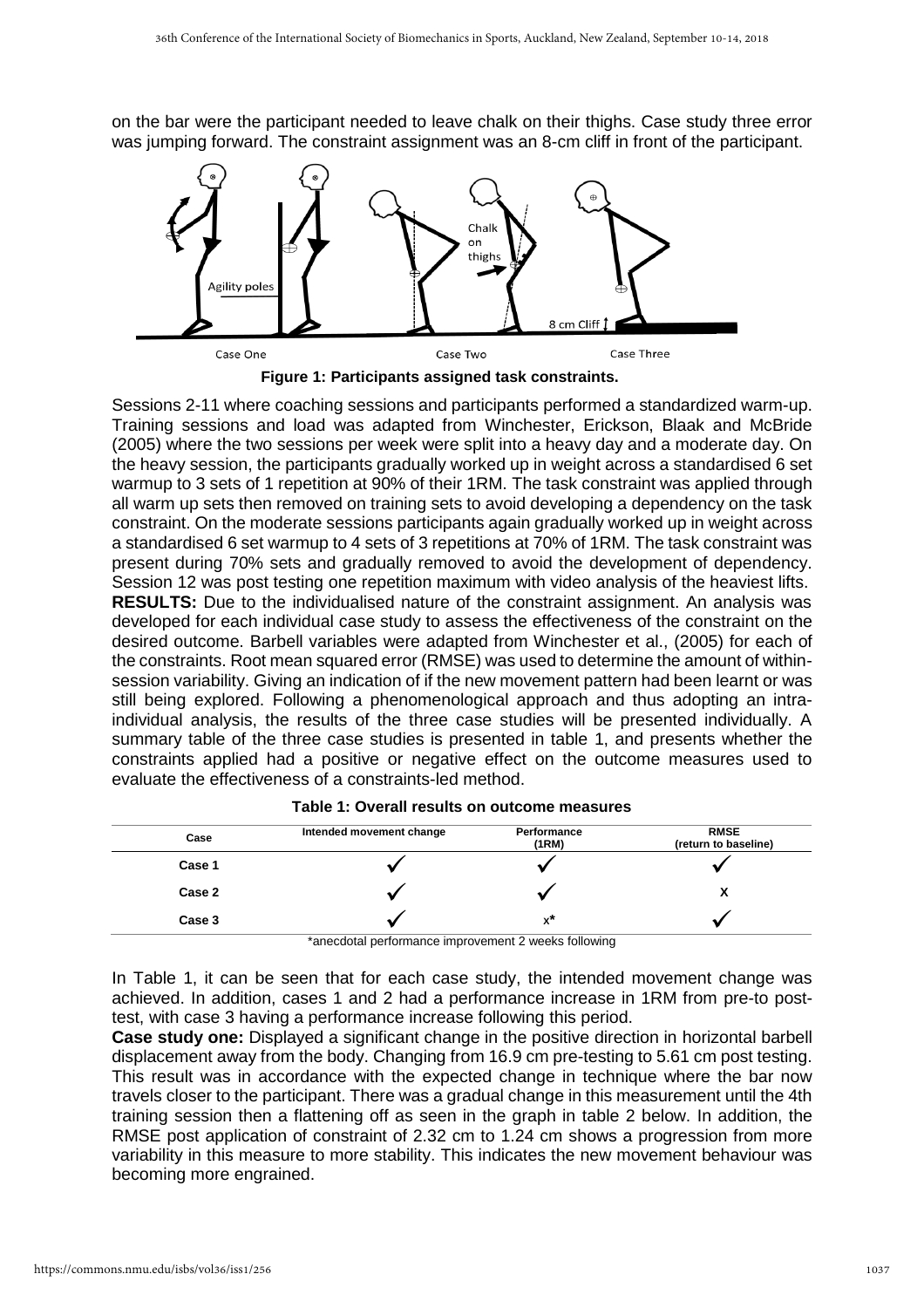|            | <b>Session</b> | <b>Pre</b> | $\mathbf 1$ |      | $2 \t3$ | 4    | $-5$    |      | 6 7  | 8    | 9    | 10   | Post |
|------------|----------------|------------|-------------|------|---------|------|---------|------|------|------|------|------|------|
|            | 90%            | 16.89      |             | 11.9 |         | 6.34 |         | 3.24 |      | 6.13 |      | 5.06 | 5.61 |
| <b>DxF</b> | 70%            |            | 11.8        |      | 7.63    |      | $4.27*$ |      | 9.57 |      | 7.77 |      |      |
|            | <b>RMSE</b>    |            | 2.32        | 3.33 | 2.31    | 3.02 | 1.48    | 0.91 | 2.67 | 0.98 | 2.59 | 1.24 |      |

|  | Table 2: Case study one horizontal barbell displacement away from the body |  |  |  |
|--|----------------------------------------------------------------------------|--|--|--|
|--|----------------------------------------------------------------------------|--|--|--|

\*Constraint present

**Case study two:** The change in the rearward direction of the bar off the floor measured through horizontal displacement toward the body is evident in figure 2 where there was a change from  $0.82 \sim$  cm pre-testing to 7.14 $\sim$ cm post-testing. This change was expected with the chalk constraint where the participant brought the bar closer to their body off the floor.



**Figure 2: Case study two, changes in horizontal bar displacement**

**Case study three:** The result of the cliff constraint on participant 3's jump forward was an improvement in the left foot from jumping forward -3.29 cm $\sim$  to jumping backwards 0.52 cm $\sim$ (Fig 3). This gave a combined difference of 3.81 cm from pre-to post testing. There was less variability in jump distances moving from pre-1.93 cm RMSE to 0.9 cm RMSE.



**Figure 3: Changes in left and right foot jump distances**

**DISCUSSION: Case one;** the effect of the poles at constraining task space for the bar in order to bring the path closer to the body. The participant changed how far the barbell travelled away from their body during the lift from ~17 cm to ~6 cm. The task constraint of the poles allowed a new movement to emerge where the bar position was closer to the body. The participant showed a shift from a stable movement, through a period of instability and back to a new stable movement again. As described by Newell (2003) skill learning involves ebbs and flows of stability and instability to task demands. This was seen through the root mean squared trending downward for all lifts from 2.32 cm to 1.24 cm in the horizontal barbell direction. These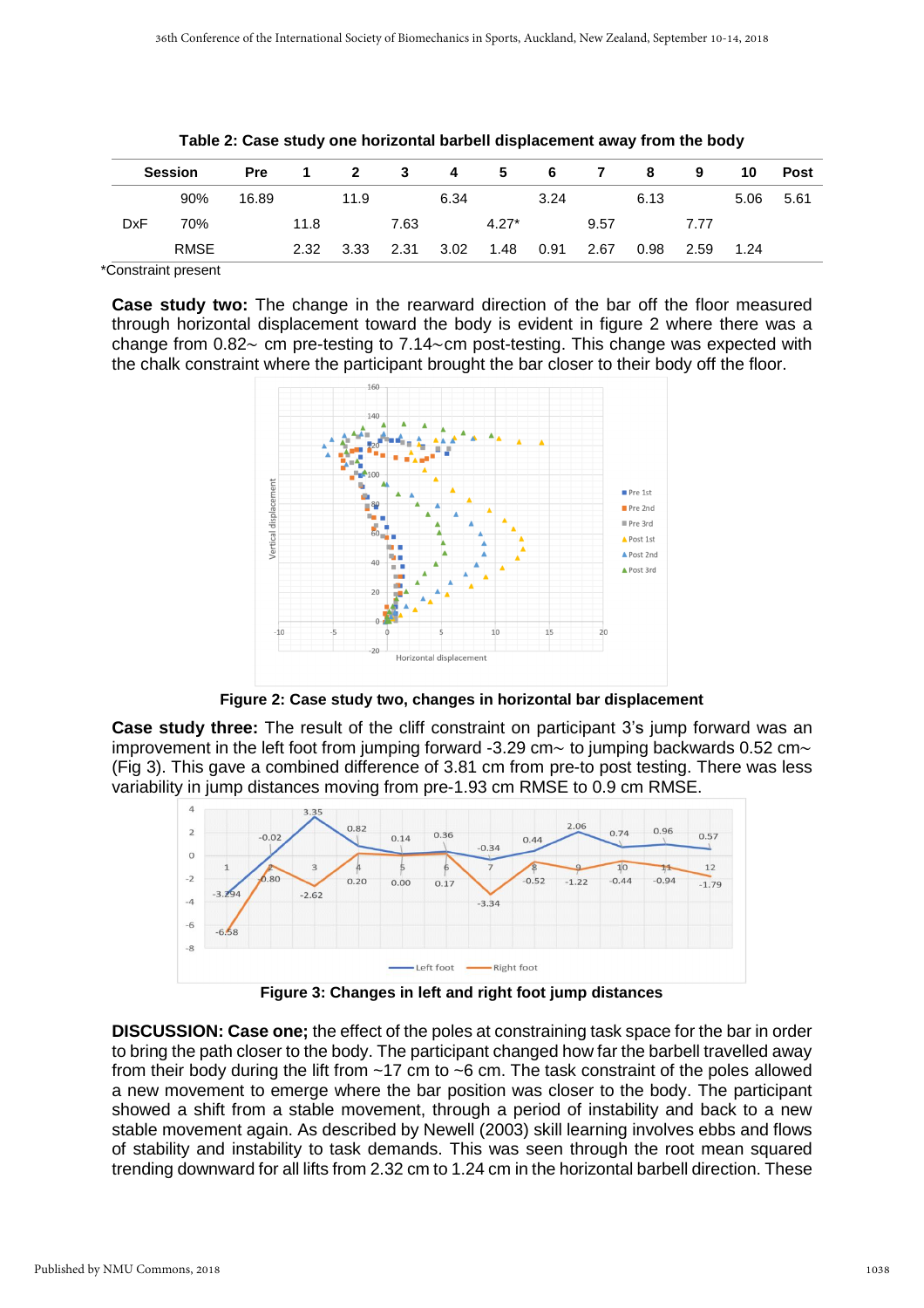changes in movement resulted in a 15.4% improvement in the power clean performance from 97.5 kg to 112.5 kg. **Case two;** the chalk constraint had a result of changing the bar path to a more rearward direction off the floor and changed the bar to make contact with the upper thigh of the participant. The bar making contact was evident in the results of the most rearward position of the bar from the floor to maximum hip extension changes from 0.82 cm to 7.14 cm. Additionally changes in the deflection point of rearward to forward horizontal bar path from 36.92 cm to 50.17 cm showed where the bar now made contact with the thigh. These results showed the constraint was successful at changing the technique to that described in the research from Winchester, Erickson, Blaak and McBride (2005) where the bar should brush the thigh. Post constraint implementation an increase in the variability was seen by the prepost testing root mean squared 0.29 cm to 1.81 cm post result. This higher variability showed the stability of the new movement behaviour was still not as stable as the original. This constraint resulted in a performance improvement of 2.5 kg on their power clean. Anecdotally again at the following week post intervention the participant recorded another 2.5 kg increase. The question is then raised; was the intervention long enough considering the degree of variability in their movement still present? **Case three;** the result of the cliff constraint on participant 3 was a change in direction of their jump by ~4 cm on both legs. There was a change in the left from jumping -3.29 cm to jumping backwards 0.52 cm. The overall change on the right foot was greater than the left. However, their foot still moved forward changing from -6.58 cm to -1.79 cm. There was evidence of success of the cliff avoidance reflex (Kretch, and Adolph, 2003) from the constraint used. The result of the stimulus of the cliff on the visual system was evident through the participants more rearward head position after full extension. Indicative of a more rearward pull on the bar the participant changed from 25.17 cm to 31.45 cm. However, the pre-testing result had more variability seen through the RMSE of 4.33 cm whereas the post-test 1.92 cm was indicative of a more stable movement pattern. While this resulted in no performance increase during the testing session anecdotally this participant recorded a 5-kg improvement two weeks post intervention.

**CONCLUSION:** This study showed how not using any verbal instructions and only a constraints-led approach, and especially the use of task constraints, can be used to reshape movement behavior. Adapting task constraints encourages performers to explore unique, varied movement solutions in pursuit of good technique. However, the approach leaves performers to do more learning on their own. Coaches coming from a traditional approach could find this shift of method challenging, as providing feedback on every single attempt is common practice. Not giving feedback on every attempt of a movement trades improved short-term performance for better long-term skill earning (Davids, et al., 2003). A constraintsled approach is not based on instant, often verbal feedback, and may take more time. The result can be of greater benefit to the performer. Given the potential benefits associated with using this approach, it seems important that the strength and conditioning coaches investigate this approach to potentially better their practice.

## **REFERENCES**:

- Davids, K., Button, C., & Bennett, S. (2008). *Dynamics of skill acquisition: a constraints-led approach*. Champaign, IL: Human Kinetics.
- Dorgo, S. (2009). Unfolding the Practical Knowledge of an Expert Strength and Conditioning Coach. *International Journal of Sports Science & Coaching, 4,* 17-30.
- Kretch, K.S. & Adolph, K.E. (2013). Cliff or Step? Posture-Specific Learning at the Edge of a Drop-Off. *Child Development*, *84,* 226-240.
- Lew, H., Richard, M. & Graham, J. (1996). Knowledge and conscious control of motor actions under stress. *The British Psychological Society, 87,* 621-636.
- Masters, R.S.W. & Poolton, J.M. (2012). Advances in implicit motor learning, in: *Skill Acquisition in Sport Research, Theroy and Practice*. N Hodges, J., A Williams, M., eds*.* New York: Routledge.
- Newell, K. M. (2003). Change in Motor Learning: A Coordination and Control Perspective. *Motriz, 9*(1), 1-6.
- Renshaw, I., Davids, K., Shuttleworth, R., & Chow, J. (2009). Insights from Ecological Psychology and Dynamical Systems. Theory Can Underpin a Philosophy of Coaching. *International Journal of Sport Psychology, 40*(4), 580-602.